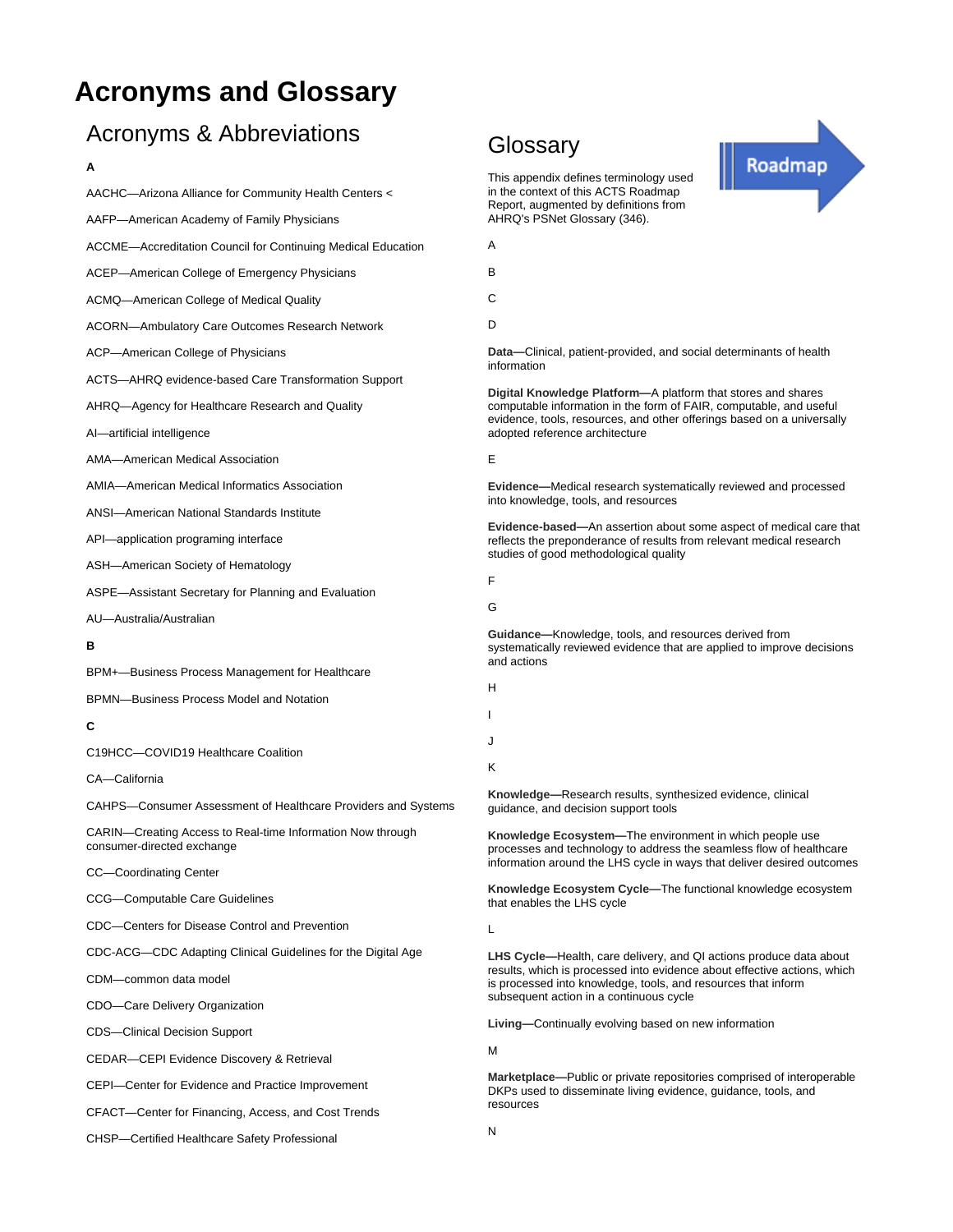| CIO-chief information officer                                 | O                                                                                                                                                                               |
|---------------------------------------------------------------|---------------------------------------------------------------------------------------------------------------------------------------------------------------------------------|
| CKD-chronic kidney disease                                    | P                                                                                                                                                                               |
| CMMN-Case Management Model and Notation <                     | Q                                                                                                                                                                               |
| CMS--Centers for Medicare and Medicaid Services <             | Quintuple Aim-A goal where the healthcare system simultaneously<br>enhances patient experience, improves population health, reduces<br>costs, and improves clinician experience |
| CodeX—Common Oncology Data Elements eXtensions                |                                                                                                                                                                                 |
| COKA-COVID19 Knowledge Accelerator                            | R                                                                                                                                                                               |
| COVID19-2019 novel coronavirus                                | <b>Resources</b> —Evidence-based sources of information or expertise                                                                                                            |
| COVID-END-COVID19 Evidence Network to support Decision-making | S                                                                                                                                                                               |
| CPG--clinical practice guidelines                             | Τ                                                                                                                                                                               |
| CQI-continuous quality improvement                            | $\mathsf{Tools}-$                                                                                                                                                               |
| CQuIPS—Center for Quality Improvement and Patient Safety      | U                                                                                                                                                                               |
| CRN-coordinated registry network                              | V                                                                                                                                                                               |
| CT-Connecticut                                                | W                                                                                                                                                                               |
| CVD-cardiovascular disease                                    | X                                                                                                                                                                               |
| <b>CVN-Collaborative Ventures Network</b>                     | Y                                                                                                                                                                               |
| D                                                             | Ζ                                                                                                                                                                               |
| DAS-Decision/Action Support (5 Rights Framework)              |                                                                                                                                                                                 |
| DHA-Defense Health Agency                                     |                                                                                                                                                                                 |
| DHO-Digital Hippocratic Oath                                  |                                                                                                                                                                                 |
| DHRSP—Digital Healthcare Research Strategic Plan              |                                                                                                                                                                                 |
| DOD-U.S. Department of Defense                                |                                                                                                                                                                                 |
| DKP-digital knowledge platform                                |                                                                                                                                                                                 |
| DMN-Decision Model and Notation                               |                                                                                                                                                                                 |
| dQM-digital quality measure                                   |                                                                                                                                                                                 |
| DRM-digital rights management                                 |                                                                                                                                                                                 |
| E                                                             |                                                                                                                                                                                 |
| EBM-evidence-based medicine                                   |                                                                                                                                                                                 |
| EBSCO-Elton B. Stephens Company                               |                                                                                                                                                                                 |
| eCQM-electronic clinical quality measure                      |                                                                                                                                                                                 |
| ED-emergency department                                       |                                                                                                                                                                                 |
| EHR-electronic health record                                  |                                                                                                                                                                                 |
| EPC-Evidence-based Practice Center                            |                                                                                                                                                                                 |
| EU-European Union                                             |                                                                                                                                                                                 |
| F                                                             |                                                                                                                                                                                 |
| FAIR-findable, accessible, interoperable, reusable            |                                                                                                                                                                                 |
| FDA-Food and Drug Administration                              |                                                                                                                                                                                 |
| FHIR-Fast Healthcare Interoperability Resources               |                                                                                                                                                                                 |
| FOA-funding opportunity announcement                          |                                                                                                                                                                                 |
|                                                               |                                                                                                                                                                                 |

# **G**

GDP—gross domestic product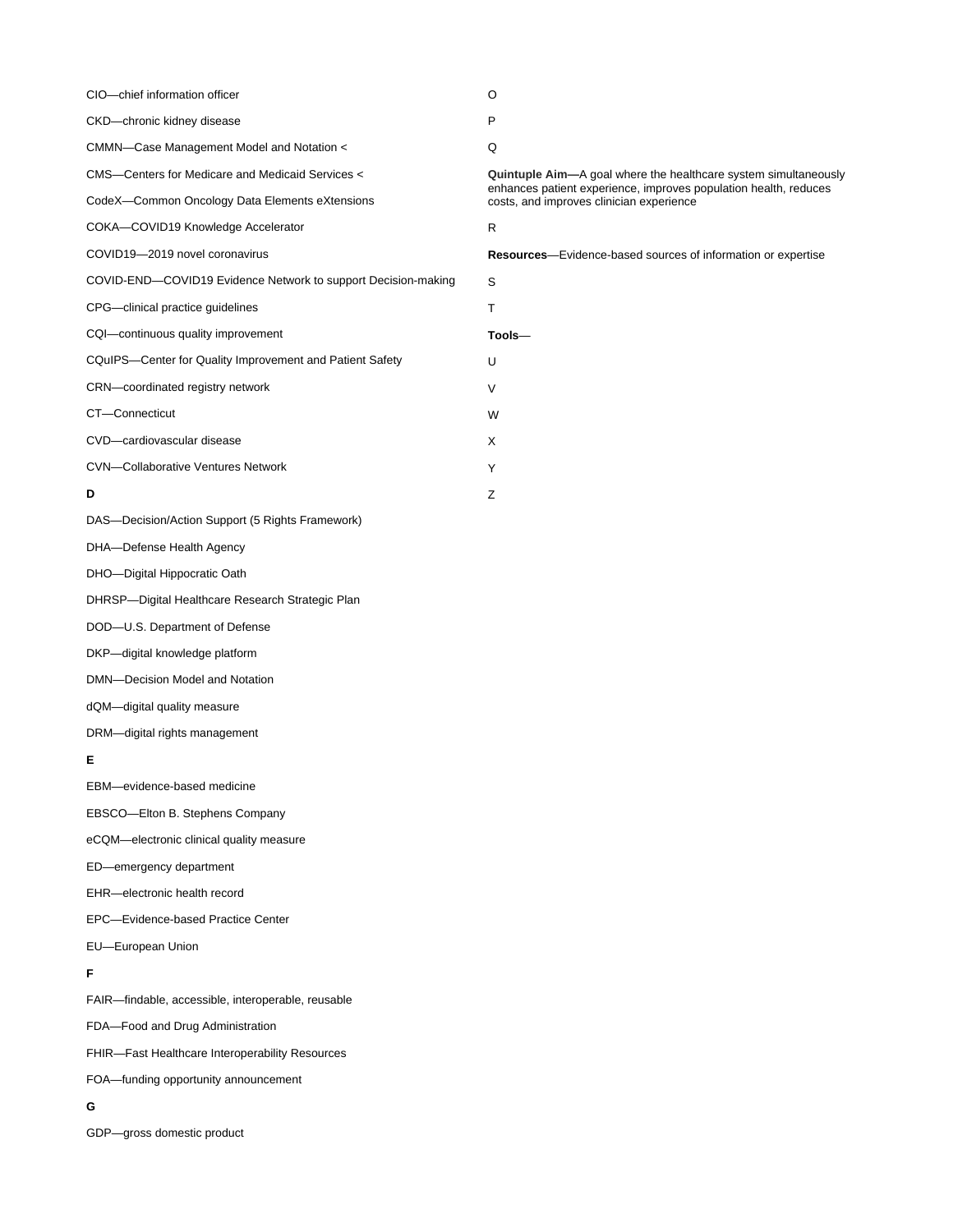### GIN—Guidelines International Network

### **H**

HCUP—Healthcare Cost and Utilization Project

# HCUPnet—Healthcare Cost and Utilization Project Network

#### HEDIS—Healthcare Effectiveness Data and Information Set

- HHS—U.S. Department of Health and Human Services
- HIA—Health Information Alliance, Inc.
- HIE—health information exchange
- HIIN—hospital improvement innovation network
- HIMSS—Healthcare Information and Management Systems Society
- HITECH—Health Information Technology for Economic and Clinical Health \[Act\]
- HIV—human immunodeficiency virus
- HL7—Health Level Seven International
- HRSA—Health Resources and Services Administration
- HSPC—Health Services Platform Consortium
- HSR—Health Services Research
- **I**
- IG—implementation guide
- IHE—Integrating the Healthcare Enterprise
- IHS—Indian Health Service
- IMO—Intelligent Medical Objects
- IOM—Institute of Medicine
- PRO—Island Peer Review Organization, Inc.
- IT—information technology
- **J**

**K**

**L**

LHS—learning health system

L·OVE—Living OVerview of Evidence

LRC—Librarian Reserve Corps

## **M**

MCBK—Mobilizing Computable Biomedical Knowledge MAGIC—Making Grade the Irresistible Choice MEPS—Medical Expenditure Panel Survey MHA—Masters of Health(care) Administration

MHS—Military Health System

ML—machine learning

MN—Minnesota

#### **N**

N3C—National COVID Cohort Collaborative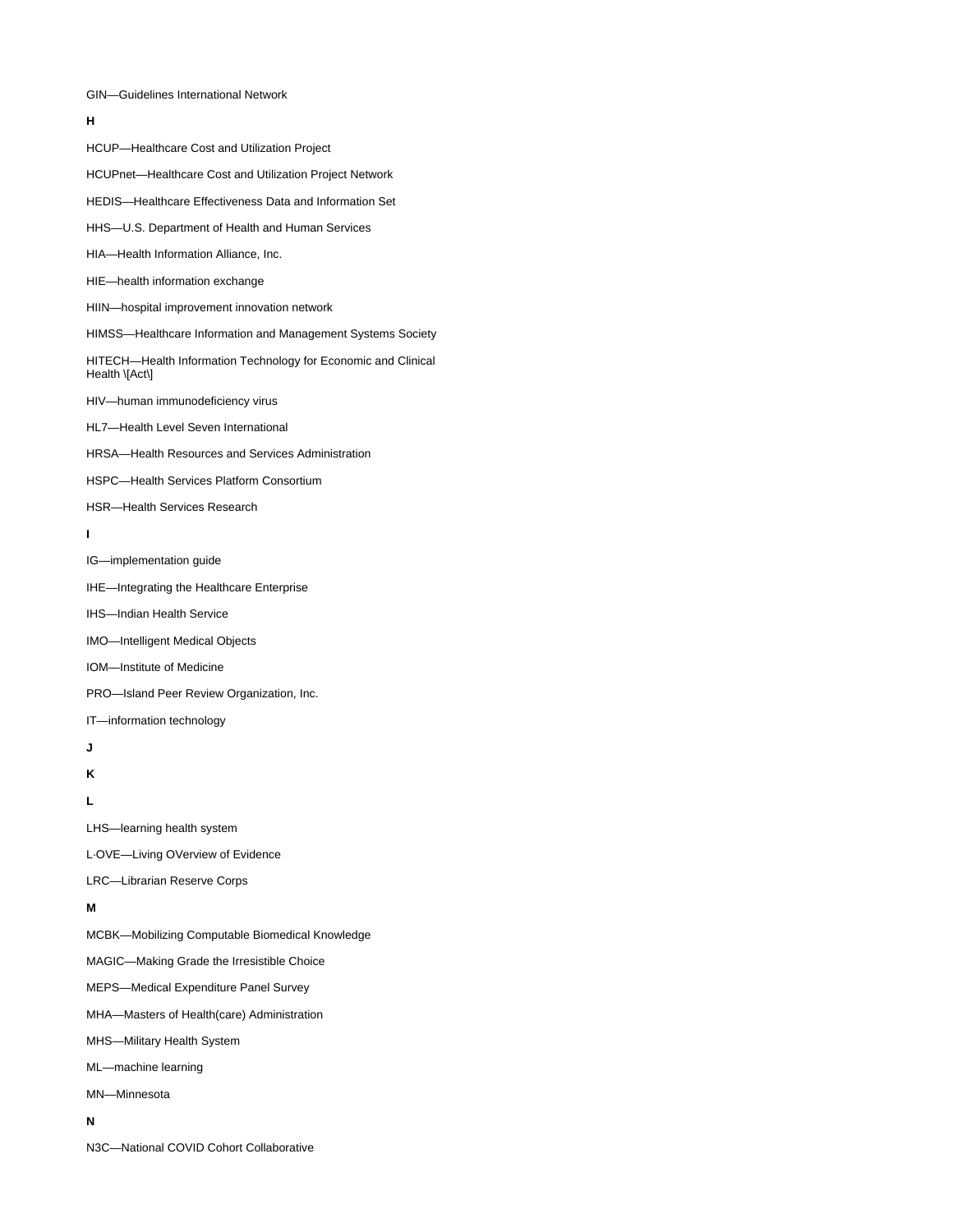#### NA—North America

NACHC—National Association of Community Health Centers

NCATS—National Center for Advancing Translational Sciences

NCQA—National Committee for Quality Assurance

Next-Gen—next-generation

- NGC—National Guideline Clearinghouse
- NHQ—National Health Quality
- NHQDR—National Healthcare Quality and Disparities Reports
- NHLBI—National Heart, Lung, and Blood Institute
- NIAID—National Institute of Allergy and Infectious Diseases

NIDDK—National Institute of Diabetes and Digestive and Kidney Diseases

NIH—National Institutes of Health

NLM—National Library of Medicine

NLP—Natural Language Processing

NSAIDs—nonsteroidal anti-inflammatory drugs

## **O**

OC—Office of Communications

OMG—Object Management Group <

OAP—Opioid Action Plan

ONC—The Office of the National Coordinator for Health Information **Technology** 

OUD—opioid use disorder

### **P**

PAR—An NIH special receipt, referral, and/or review considerations program announcement

PBRNs—Practice-Based Research Networks

PCCDS-LN—Patient-Centered CDS Learning Network

PCMH—patient-centered medical home

PCOR—patient-centered outcomes research

- PCORI—Patient-Centered Outcomes Research Institute
- PCORTF—Patient-Centered Outcomes Research Trust Fund
- PGHD—patient-generated health data
- PHR—personal health record
- PICO—patient intervention, comparison, outcome
- PPP—public–private partnership
- PROs—patient-reported outcomes

PSNet—Patient Safety Network

# **Q**

QI—quality improvement

QME—Quality Measurement Enterprise